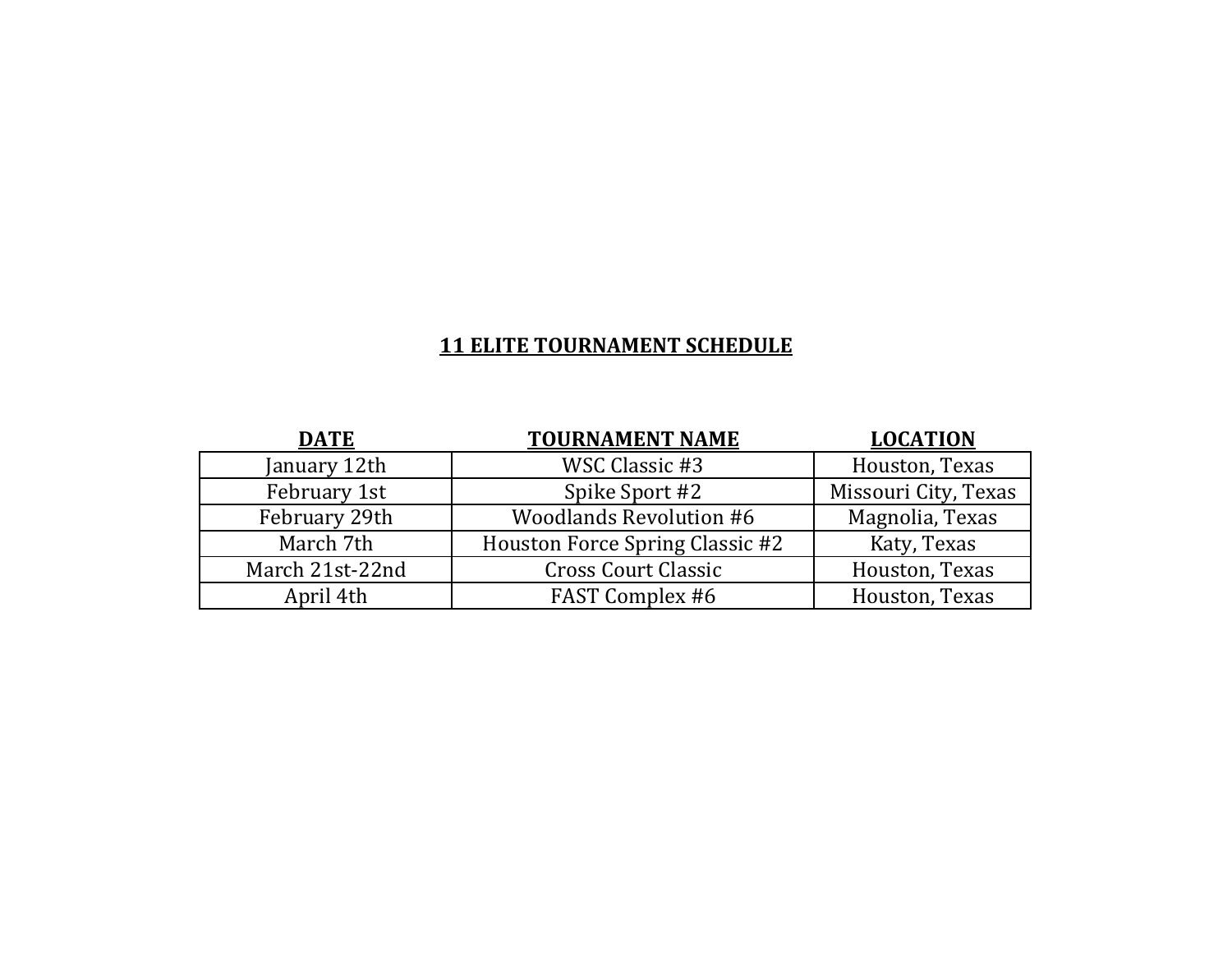| <b>DATE</b>        | <b>TOURNAMENT NAME</b>           | <b>LOCATION</b> |
|--------------------|----------------------------------|-----------------|
| December 14th-15th | FAST Warm-Up                     | Houston, Texas  |
| January 18th       | Houston Stellar Series #1        | Houston, Texas  |
| February 8th       | <b>Woodlands Revolution 12's</b> | Magnolia, Texas |
| February 15th      | Houston Force Spring Classic #1  | Katy, Texas     |
| February 29th      | TOV Challenge #4                 | Richmond, Texas |
| March 7th          | TAV March Madness #1             | Spring, Texas   |
| March 21st-22nd    | <b>Cross Court Classic</b>       | Houston, Texas  |
| April 4th          | TAV Classic #5                   | Spring, Texas   |
| April 18th         | TOV Challenge #7                 | Richmond, Texas |

| <b>DATE</b>        | <b>TOURNAMENT NAME</b>           | <b>LOCATION</b> |
|--------------------|----------------------------------|-----------------|
| December 14th-15th | FAST Warm-Up                     | Houston, Texas  |
| January 18th       | <b>Houston Stellar Series #1</b> | Houston, Texas  |
| February 8th       | <b>Woodlands Revolution 12's</b> | Magnolia, Texas |
| February 15th      | Houston Force Spring Classic #1  | Katy, Texas     |
| February 29th      | TOV Challenge #4                 | Richmond, Texas |
| March 7th          | TAV March Madness #1             | Spring, Texas   |
| March 21st-22nd    | <b>Cross Court Classic</b>       | Houston, Texas  |
| April 4th          | TAV Classic #5                   | Spring, Texas   |
| April 18th         | TOV Challenge #7                 | Richmond, Texas |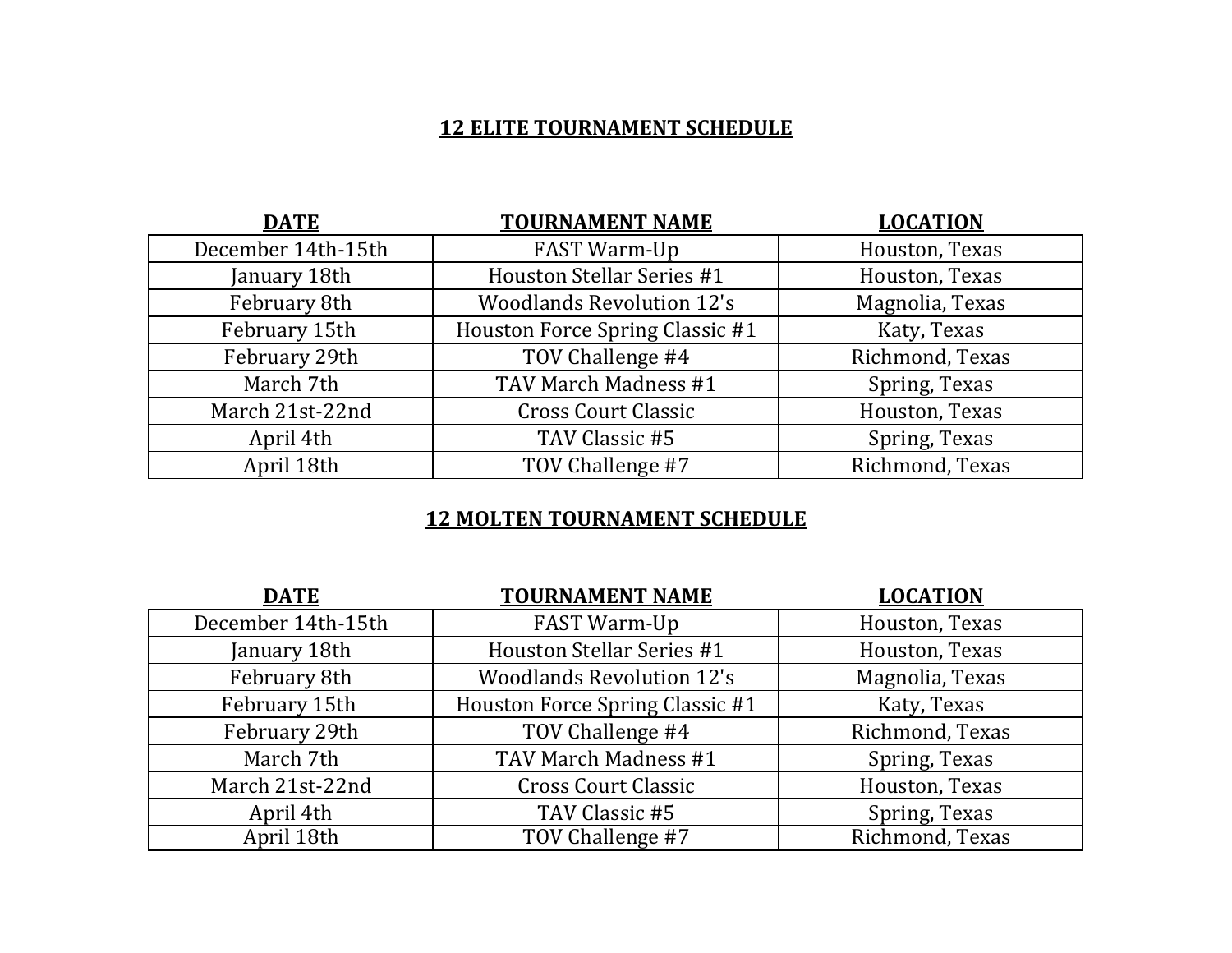| DATE                  | <b>TOURNAMENT NAME</b>             | <b>LOCATION</b>      |
|-----------------------|------------------------------------|----------------------|
| January 4th OR 5th    | Houston Power League #1            | Houston, Texas       |
| January 25th OR 26th  | Houston Power League #2            | Houston, Texas       |
| February 1st          | <b>FAST Complex #3</b>             | Houston, Texas       |
| February 22nd OR 23rd | Houston Power League #3            | Houston, Texas       |
| March 7th             | TOV Challenge #5                   | Richmond, Texas      |
| March 21st-22nd       | <b>Cross Court Classic</b>         | Houston, Texas       |
| March 28th OR 29th    | <b>Houston Power League Finals</b> | Houston, Texas       |
| April 4th             | Spike Sport #5                     | Missouri City, Texas |
| April 18th            | <b>FAST Complex #8</b>             | Houston, Texas       |
| May 2nd-3rd           | Lone Star Regional Qualifier       | Houston, Texas       |

| <b>DATE</b>           | <b>TOURNAMENT NAME</b>             | <b>LOCATION</b>      |
|-----------------------|------------------------------------|----------------------|
| January 4th OR 5th    | Houston Power League #1            | Houston, Texas       |
| January 25th OR 26th  | Houston Power League #2            | Houston, Texas       |
| February 1st          | <b>FAST Complex #3</b>             | Houston, Texas       |
| February 15th-16th    | <b>AAU Grand Prix</b>              | Houston, Texas       |
| February 22nd OR 23rd | Houston Power League #3            | Houston, Texas       |
| March 21st-22nd       | <b>Cross Court Classic</b>         | Houston, Texas       |
| March 28th OR 29th    | <b>Houston Power League Finals</b> | Houston, Texas       |
| April 4th             | Spike Sport #5                     | Missouri City, Texas |
| April 18th            | <b>FAST Complex #8</b>             | Houston, Texas       |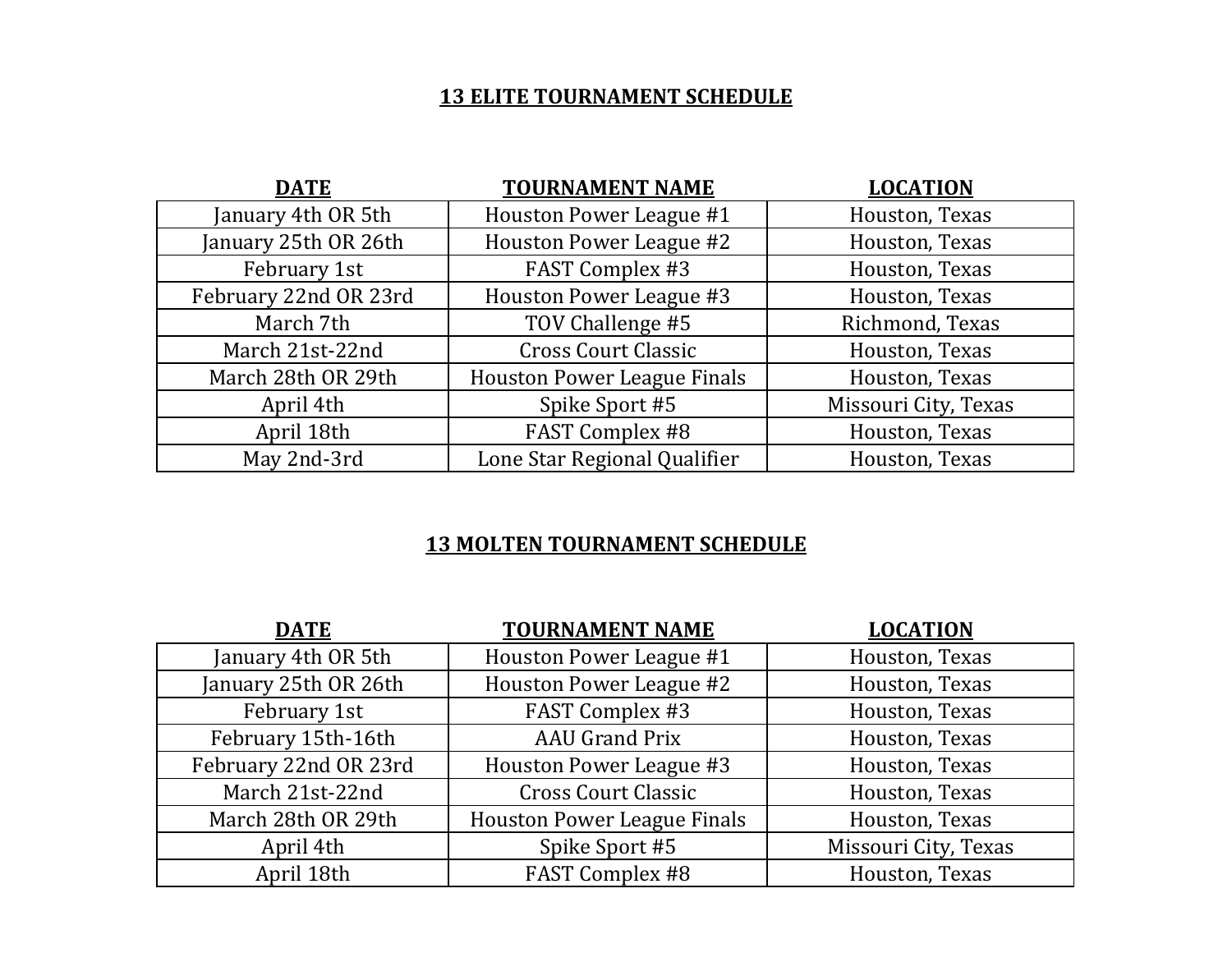## **13 TREFOIL TOURNAMENT SCHEDULE**

| <b>DATE</b>           | <b>TOURNAMENT NAME</b>             | <b>LOCATION</b>      |
|-----------------------|------------------------------------|----------------------|
| January 4th OR 5th    | Houston Power League #1            | Houston, Texas       |
| January 25th OR 26th  | Houston Power League #2            | Houston, Texas       |
| February 1st          | FAST Complex #3                    | Houston, Texas       |
| February 15th-16th    | <b>AAU Grand Prix</b>              | Houston, Texas       |
| February 22nd OR 23rd | Houston Power League #3            | Houston, Texas       |
| March 21st-22nd       | <b>Cross Court Classic</b>         | Houston, Texas       |
| March 28th OR 29th    | <b>Houston Power League Finals</b> | Houston, Texas       |
| April 4th             | Spike Sport #5                     | Missouri City, Texas |
| April 18th            | <b>FAST Complex #8</b>             | Houston, Texas       |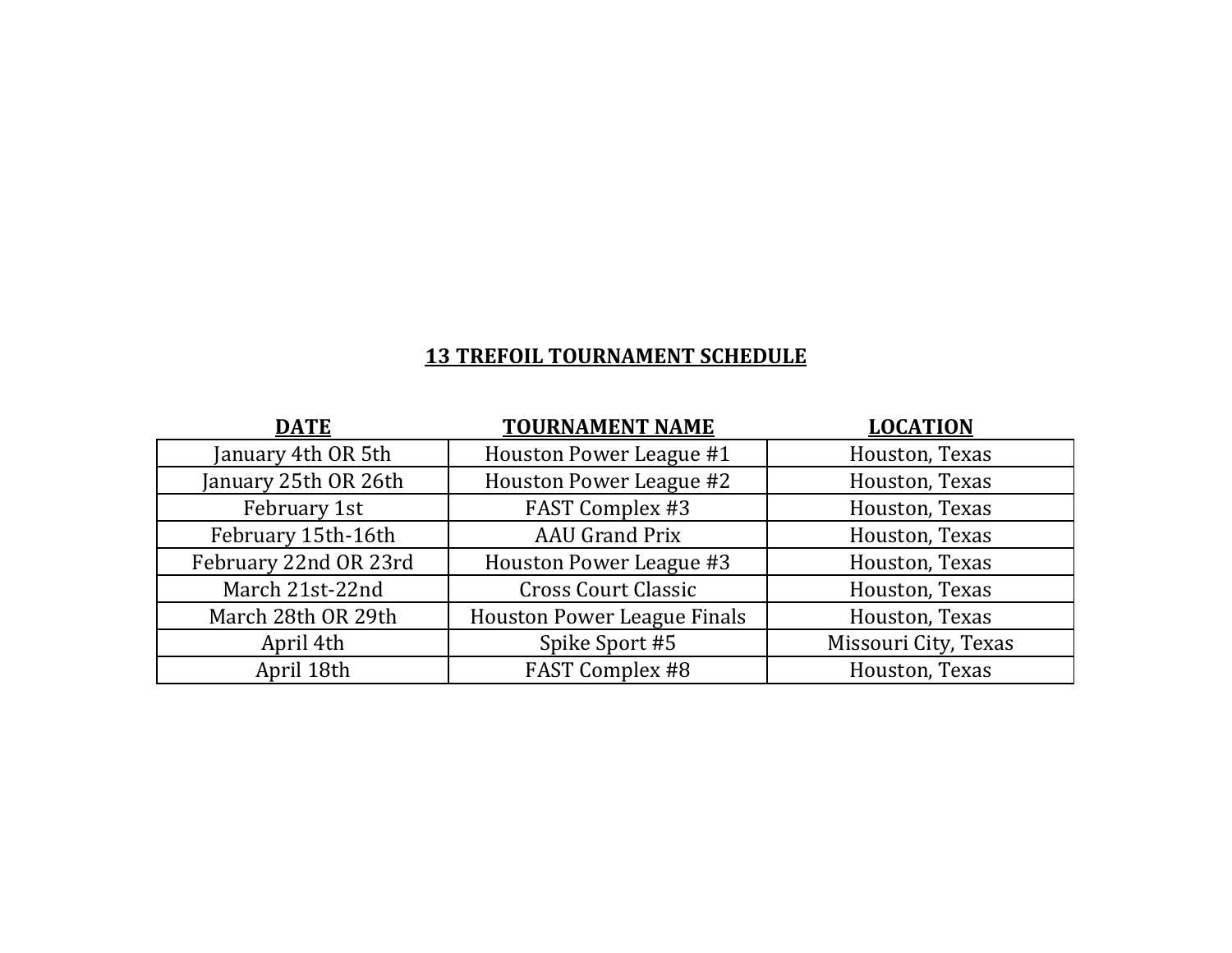| <u>DATE</u>           | <b>TOURNAMENT NAME</b>             | <b>LOCATION</b>               |
|-----------------------|------------------------------------|-------------------------------|
| January 4th OR 5th    | Houston Power League #1            | Houston, Texas                |
| January 11th          | <b>Aggieland Classic</b>           | <b>College Station, Texas</b> |
| January 25th OR 26th  | Houston Power League #2            | Houston, Texas                |
| February 8th          | <b>Houston Stellar Series #2</b>   | Houston, Texas                |
| February 22nd OR 23rd | Houston Power League #3            | Houston, Texas                |
| March 21st-22nd       | <b>Cross Court Classic</b>         | Houston, Texas                |
| March 28th OR 29th    | <b>Houston Power League Finals</b> | Houston, Texas                |
| April 10th-12th       | Lone Star Classic Qualifier        | Dallas, Texas                 |
| April 25th            | Skyline Classic #9                 | Houston, Texas                |
| May 2nd-3rd           | Lone Star Regional Qualifier       | Houston, Texas                |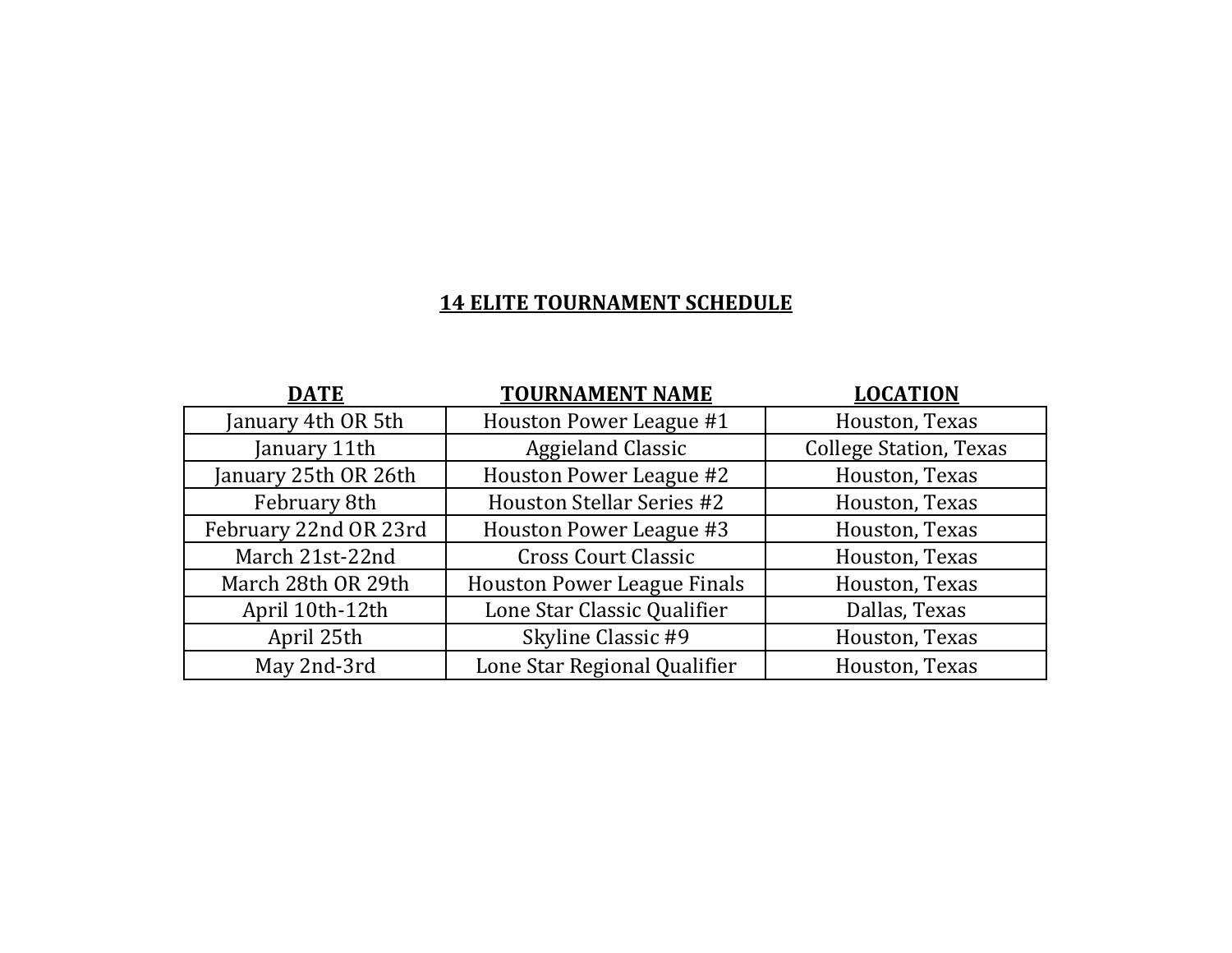| <b>DATE</b>           | <b>TOURNAMENT NAME</b>             | <b>LOCATION</b> |
|-----------------------|------------------------------------|-----------------|
| January 4th OR 5th    | Houston Power League #1            | Houston, Texas  |
| January 25th OR 26th  | Houston Power League #2            | Houston, Texas  |
| February 8th          | <b>Houston Stellar Series #2</b>   | Houston, Texas  |
| February 22nd OR 23rd | Houston Power League #3            | Houston, Texas  |
| February 29th         | Skyline Classic #5                 | Houston, Texas  |
| March 21st-22nd       | <b>Cross Court Classic</b>         | Houston, Texas  |
| March 28th OR 29th    | <b>Houston Power League Finals</b> | Houston, Texas  |
| April 10th-12th       | Lone Star Classic Qualifier        | Dallas, Texas   |
| April 18th            | WSC <sub>#7</sub>                  | Houston, Texas  |
| May 2nd-3rd           | Lone Star Regional Qualifier       | Houston, Texas  |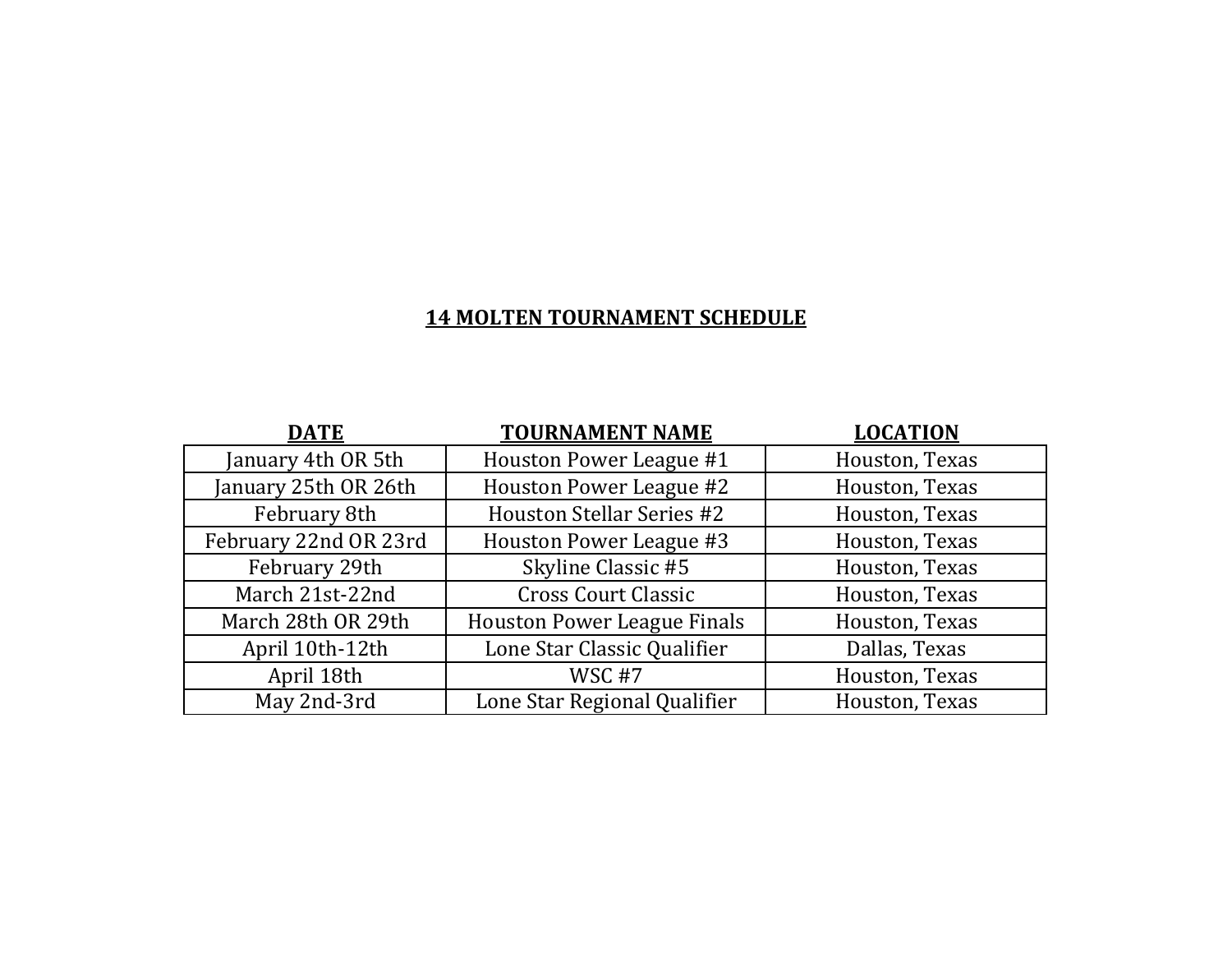#### **14 TREFOIL TOURNAMENT SCHEDULE**

| <b>DATE</b>           | <b>TOURNAMENT NAME</b>             | <b>LOCATION</b>      |
|-----------------------|------------------------------------|----------------------|
| January 4th OR 5th    | Houston Power League #1            | Houston, Texas       |
| January 25th OR 26th  | Houston Power League #2            | Houston, Texas       |
| February 1st          | Skyline Classic #2                 | Houston, Texas       |
| February 15th-16th    | <b>AAU Grand Prix</b>              | Houston, Texas       |
| February 22nd OR 23rd | Houston Power League #3            | Houston, Texas       |
| March 21st-22nd       | <b>Cross Court Classic</b>         | Houston, Texas       |
| March 28th OR 29th    | <b>Houston Power League Finals</b> | Houston, Texas       |
| April 11th            | Spike Sport #6                     | Missouri City, Texas |
| April 18th            | WSC <sub>#7</sub>                  | Houston, Texas       |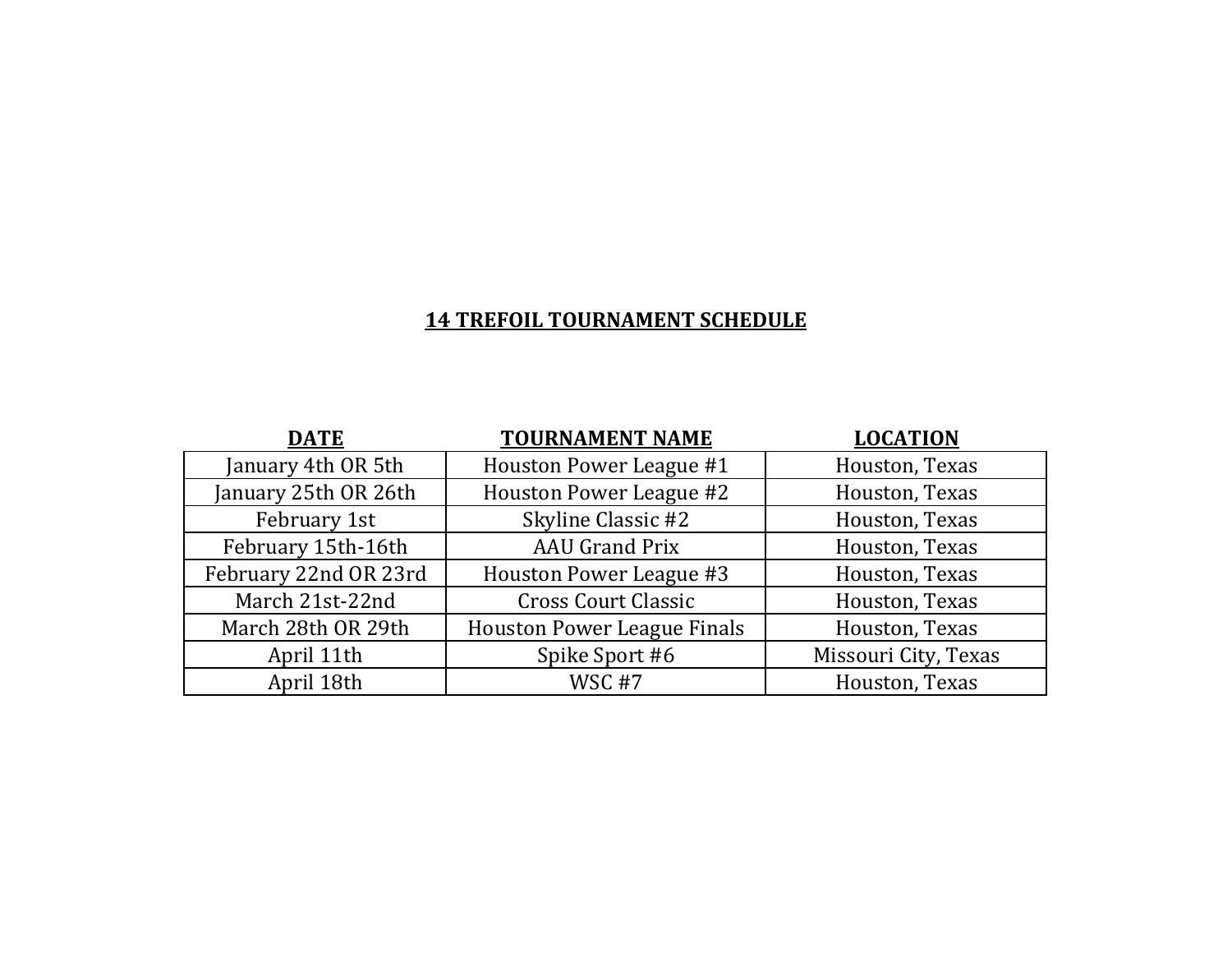| <b>DATE</b>             | <b>TOURNAMENT NAME</b>             | <b>LOCATION</b>        |
|-------------------------|------------------------------------|------------------------|
| December 7th            | WSC#1                              | Houston, Texas         |
| January 4th OR 5th      | Houston Power League #1            | Houston, Texas         |
| January 11th-12th       | Tour of TX Qualifier               | Houston, Texas         |
| January 25th OR 26th    | Houston Power League #2            | Houston, Texas         |
| February 8th-9th        | Tour of TX Stop 2                  | Dallas, Texas          |
| February 22nd OR 23rd   | Houston Power League #3            | Houston, Texas         |
| February 29th-March 1st | Tour of TX Finals                  | Austin, Texas          |
| March 14th-15th*        | <b>Cross Court Classic</b>         | Houston, Texas         |
| March 28th OR 29th      | <b>Houston Power League Finals</b> | Houston, Texas         |
| April 10th-12th         | Lone Star Classic Qualifier        | Dallas, Texas          |
| April 24th-26th         | Northern Lights Qualifier          | Minneapolis, Minnesota |
| May 9th-10th            | Lone Star Regional Qualifier       | Houston, Texas         |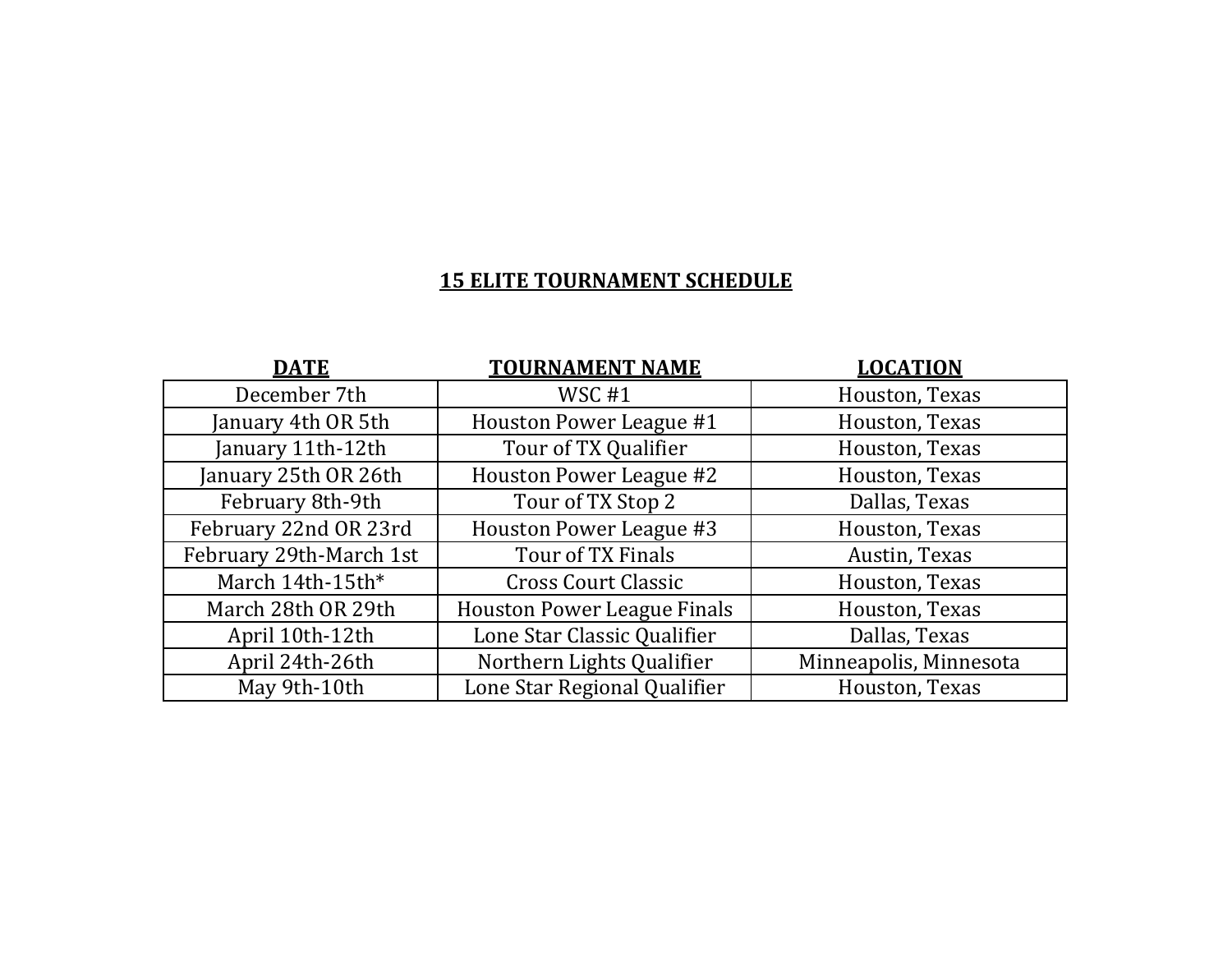| <b>DATE</b>           | <b>TOURNAMENT NAME</b>             | <b>LOCATION</b> |
|-----------------------|------------------------------------|-----------------|
| January 4th OR 5th    | Houston Power League #1            | Houston, Texas  |
| January 25th OR 26th  | Houston Power League #2            | Houston, Texas  |
| February 15th-16th    | <b>AAU Grand Prix</b>              | Houston, Texas  |
| February 22nd OR 23rd | Houston Power League #3            | Houston, Texas  |
| March 14th-15th       | <b>Cross Court Classic</b>         | Houston, Texas  |
| March 28th OR 29th    | <b>Houston Power League Finals</b> | Houston, Texas  |
| April 4th             | <b>Woodlands Revolution #8</b>     | Magnolia, Texas |
| April 10th-12th       | Lone Star Classic Qualifier        | Dallas, Texas   |
| April 25th            | WSC#8                              | Houston, Texas  |
| May 9th-10th          | Lone Star Regional Qualifier       | Houston, Texas  |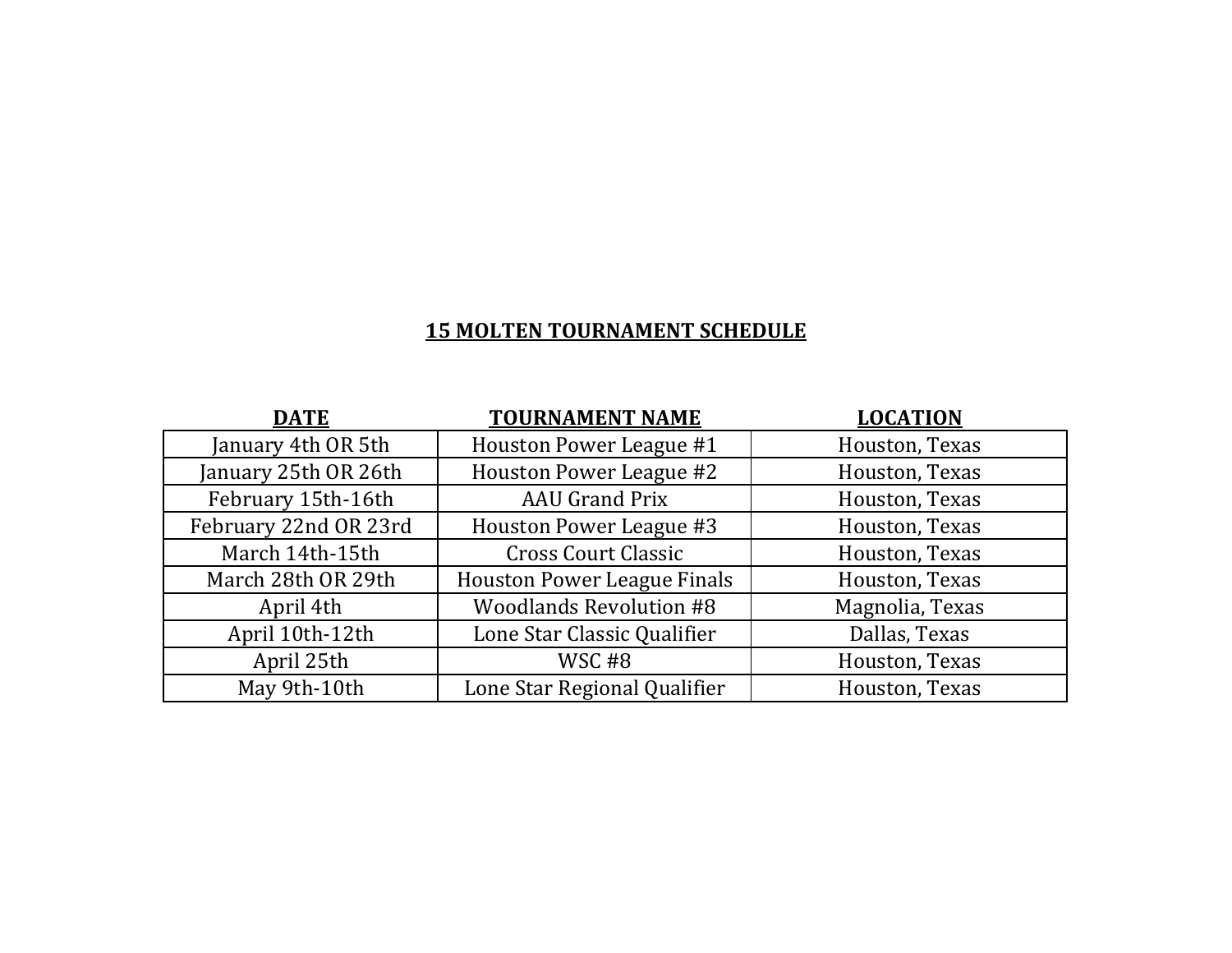### **15 TREFOIL TOURNAMENT SCHEDULE**

| <b>DATE</b>           | <b>TOURNAMENT NAME</b>             | <b>LOCATION</b> |
|-----------------------|------------------------------------|-----------------|
| January 4th OR 5th    | Houston Power League #1            | Houston, Texas  |
| January 18th          | FAST Complex #2                    | Houston, Texas  |
| January 25th OR 26th  | Houston Power League #2            | Houston, Texas  |
| February 15th-16th    | <b>AAU Grand Prix</b>              | Houston, Texas  |
| February 22nd OR 23rd | Houston Power League #3            | Houston, Texas  |
| March 14th-15th       | <b>Cross Court Classic</b>         | Houston, Texas  |
| March 28th OR 29th    | <b>Houston Power League Finals</b> | Houston, Texas  |
| April 4th             | <b>Woodlands Revolution #8</b>     | Magnolia, Texas |
| April 25th            | WSC#8                              | Houston, Texas  |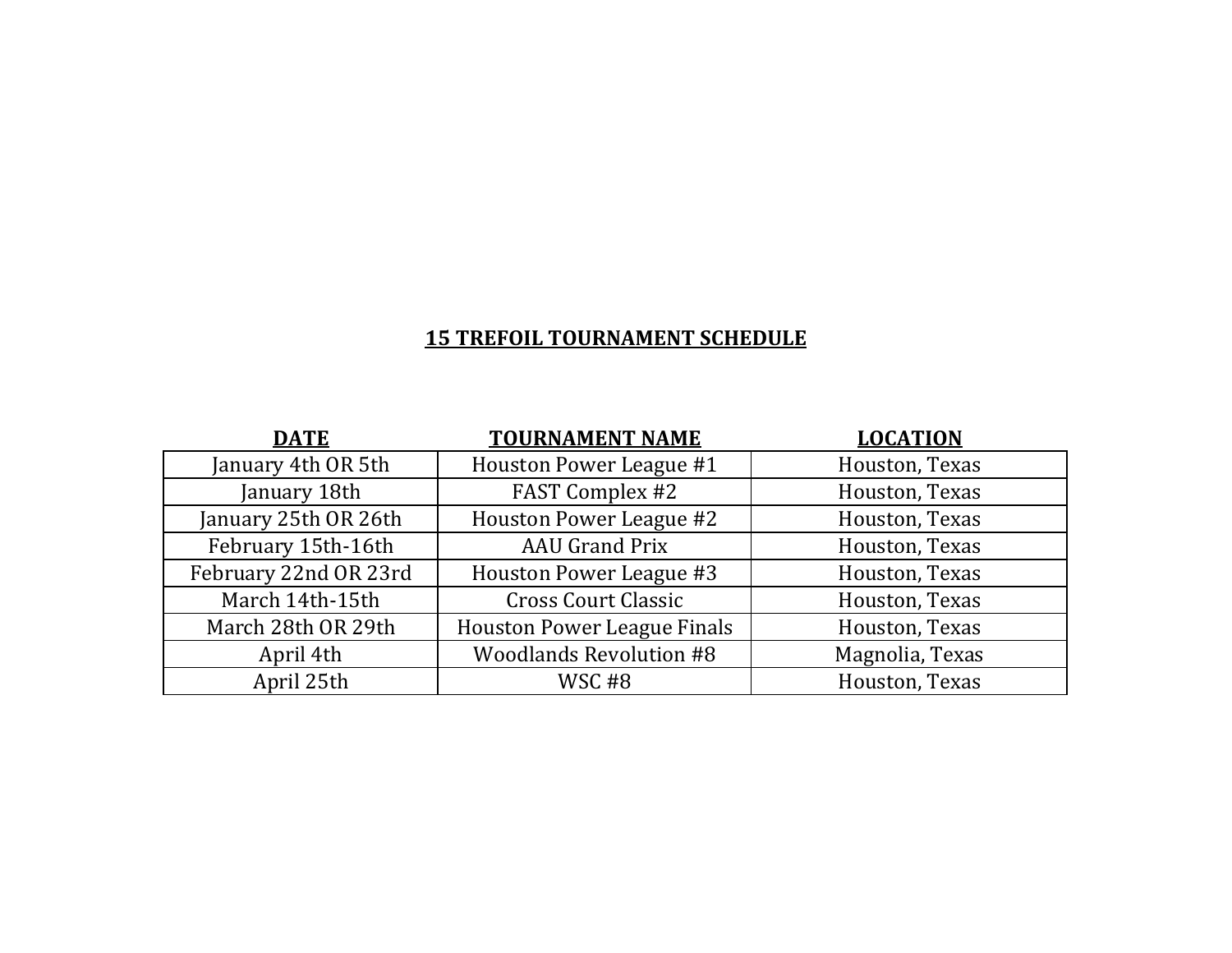| <b>DATE</b>             | <b>TOURNAMENT NAME</b>          | <b>LOCATION</b>       |
|-------------------------|---------------------------------|-----------------------|
| December 14th-15th      | Fast Warm-Up                    | Houston, Texas        |
| January 18th-19th       | Tour of Texas Qualifier         | Dallas, Texas         |
| February 1st            | <b>Woodlands Revolution #4</b>  | Magnolia, Texas       |
| February 8th-9th        | Tour of TX Stop 2               | Dallas, Texas         |
| February 15th*          | Skyline Classic #4              | Houston, Texas        |
| February 29th-March 1st | Tour of TX Finals               | Austin, Texas         |
| March 7th*              | Houston Shootout #2             | Houston, Texas        |
| March 28th              | Houston Force Spring Classic #3 | Katy, Texas           |
| April 3rd-5th           | Show Me Qualifier               | Kansas City, Missouri |
| April 17th-19th         | Lone Star Classic Qualifier     | Dallas, Texas         |
| May 2nd                 | TAV Wrap-Up #1                  | Spring, Texas         |
| May 9th-10th            | Lone Star Regional Qualifier    | Houston, Texas        |